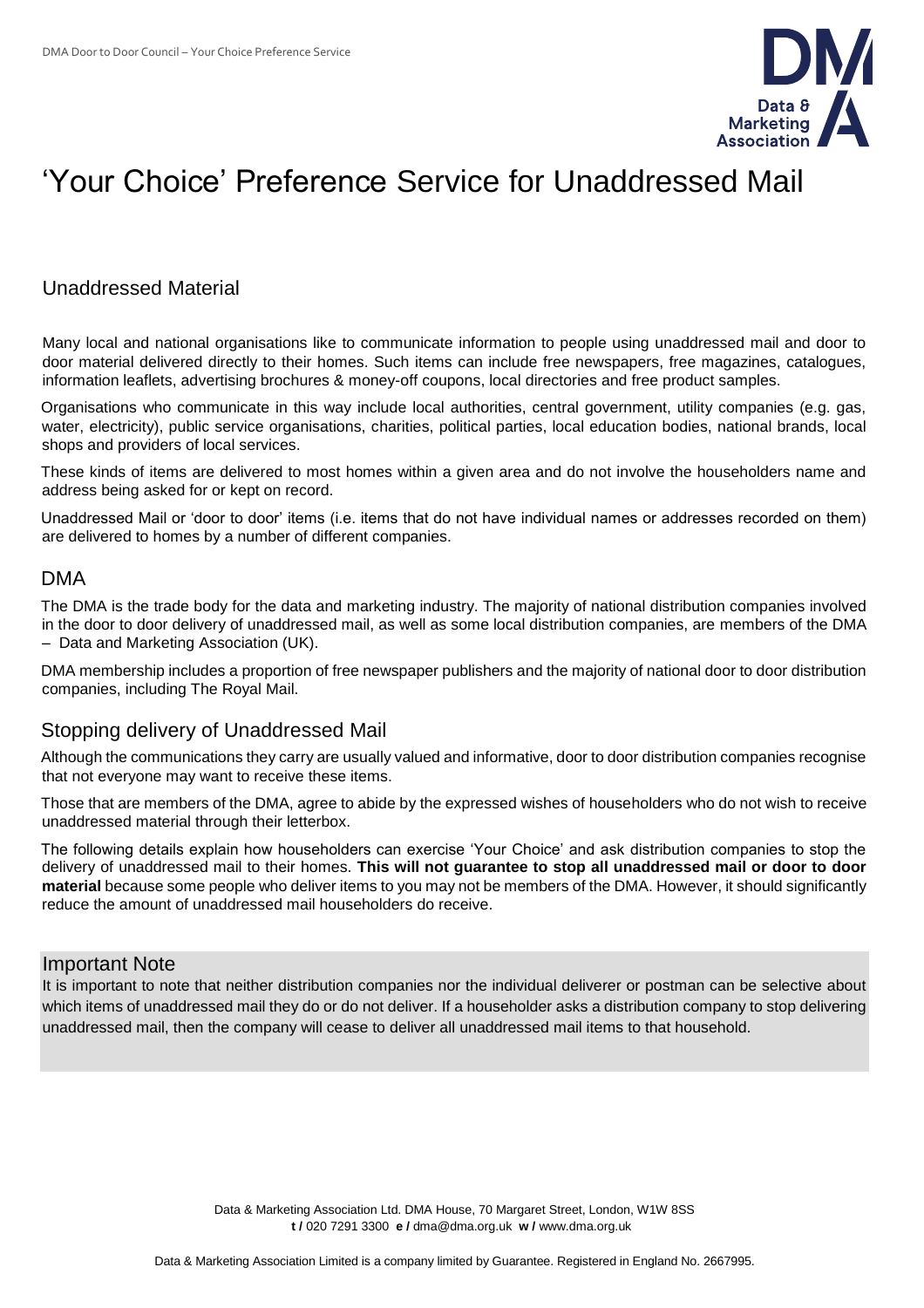

# 'Your Choice' Preference Service for Unaddressed Mail

### Expressing 'Your Choice'

#### **This is what to do to stop most unaddressed door to door material coming through your letterbox:**

#### **1. To stop unaddressed items which are delivered by Royal Mail:** write to

 Royal Mail Door to Door Opt Outs FREEPOST RLZL-LHZH-JZHT Royal Mail Customer Services PO Box 740 PI YMOUTH PL9 7YB

Tel: 0345 266 0858 Email: [optout@royalmail.com](mailto:optout@royalmail.com)

'

**To stop unaddressed material delivered by your local Newspaper:** Write to the publisher(s) of your local free newspaper(s) and ask them to cease delivering to your home. This will stop the delivery of the newspaper(s) and any unaddressed items that are delivered with the paper(s).

**2. To stop unaddressed mail delivered by other DMA-member Door to Door Distribution companies:** Complete the following 'Your Choice' request form and return it to the DMA at the address shown. The DMA will then forward your request and your name and address details to DMA-member Door to Door Distribution Companies - other than The Royal Mail or publishers of local newspapers. A list of DMA door to Door Distribution member companies can be found on the Door Drop section of the [DMA website.](https://dma.org.uk/)

#### **Please note the following important points when exercising one or more of the above options:**

- The registration lasts for a period of **2 years** after which time you will need to re-apply.
- Your wishes to distribution companies should be made clearly and in writing.
- You should provide your name, full address with postcode.
- You should be over 16 years of age and have the approval of all other adult members of your household.
- The address for which you are asking deliveries to be stopped must be your personal address and not be shared by other households.
- The individual deliverer, or postman, cannot decide what you do, or do not receive.
- By taking this action, you may not receive local free newspapers or important items of information from the government, local authorities and utility companies.
- After you have made your request allow up to twelve weeks for the distribution company to be informed and for them to make the necessary arrangements.

There are three simple steps for expressing 'Your Choice' to stop most Unaddressed Mail from coming through your letterbox.